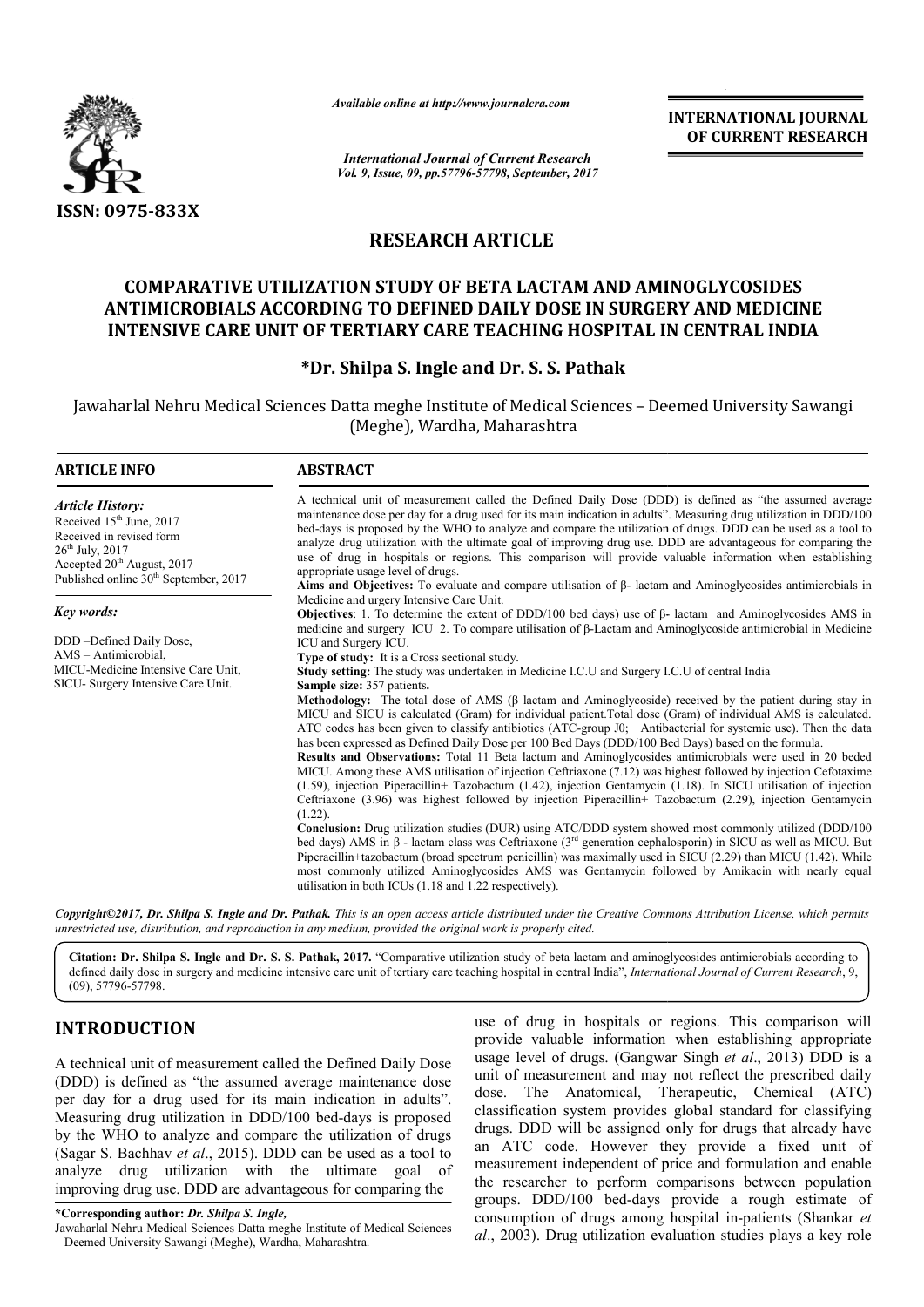*57797 Dr. Shilpa S. Ingle and Dr. Pathak, Comparative utilization study of beta lactam and aminoglycosides antimicrobials according to defined daily dose in surgery and medicine intensive care unit of tertiary care teaching hospital in central India*

in managing healthcare system to identify the prescription pattern, understand, interpret, evaluate and improvement of the appropriate and effective use of antibiotics in ICU and also developing the proper protocols for the use of antibiotic in ICU settings (Bincy Benjamin *et al*., 2016). A systematic review done by Sagar S. Bachhav *et al*. (2015) showed that there were very few publications from SEARO Region on Drug Utilisation Research/study (DUR). DUR studies and use of ATC/DDD system will be useful for assessing and comparing medicines use across countries and can contribute to public health policy decisions and resource allocations.

#### **Aims and Objectives**

AIM: To evaluate and compare utilisation of β- lactam and Aminoglycosides AMS in Medicine and Surgery Intensive Care Unit.

### **Objectives**

- 1. To determine the extent of (DDD/100 bed days) use of β- lactam and Aminoglycosides antimicrobials in medicine and surgery ICU
- 2. To compare utilisation of β-Lactam and Aminoglycoside antimicrobial in Medicine ICU and Surgery ICU

**Study setting:** The study carried out in MICU and SICU of Tertiary care Teaching hospital in central India.

### **MATERIALS AND METHODS**

- 1. This cross sectional study was carried out in the Department of Medicine and surgery ICU at Tertiary care teaching hospital in central India. After Institutional Ethical committee permission study has been conducted.
- 2. Patients receiving β Lactum and Aminoglycosides antimicrobials (AMS) were identified and enrolled during their stay in MICU and SICU.
- 3. The total dose of AMS (β lactam and Aminoglycoside) received by the patient during stay in MICU and SICU is calculated (Gram) for individual patient.
- 4. Total dose (Gram) of individual AMS is calculated. 5. ATC codes has been given to classify antibiotics (ATCgroup J0; Antibacterial for systemic use).

### **ATC CODEs:**

- 5. For calculating the DDD/100 bed days **WHO DDD Units** of each antibiotic is required.
- 6. Then the data has been expressed as Defined Daily Dose per 100 Bed Days (DDD/100 Bed Days) based on the below formula ;

```
No. of units administered in a given period \times 100
DDD/100bed-days
```
**DDD**  $\times$  number of days  $\times$  number of beds  $\times$  occupancy index



**Graph 1. Antimicrobials utilisation (DDD/100 bed days) in MICU, SICU**

| ATC Code       | Name                              | Route     | WHO DDD        |
|----------------|-----------------------------------|-----------|----------------|
| JO1DD01        | Cefotaxime                        | Parentral | 4              |
| J01DD04        | Ceftriaxone                       | Parentral | ∍              |
| JO1DD02        | Ceftazidime                       | Parentral | 4              |
| J01DD08        | Cefixime                          | Oral      | 0.4            |
| J01CA01        | Ampicillin                        | Parentral | $\mathfrak{D}$ |
| J01CA04        | Amoxicillin                       | Parentral |                |
| J01CA012       | Piperacillin                      | Parentral | 14             |
| <b>J01CR01</b> | Ampicillin and Enzyme inhibitor   | Parentral | ↑              |
| J01CR02        | Amoxicillin and enzyme inhibitor  | Oral      |                |
|                |                                   | Parentral | 3              |
| <b>JO1CR05</b> | Piperacillin and enzyme inhibitor | Parentral | 14             |
| J01GB 03       | Gentamycin                        | Parentral | 0.24           |
| J01GB 06       | Amikacin                          | Parentral |                |